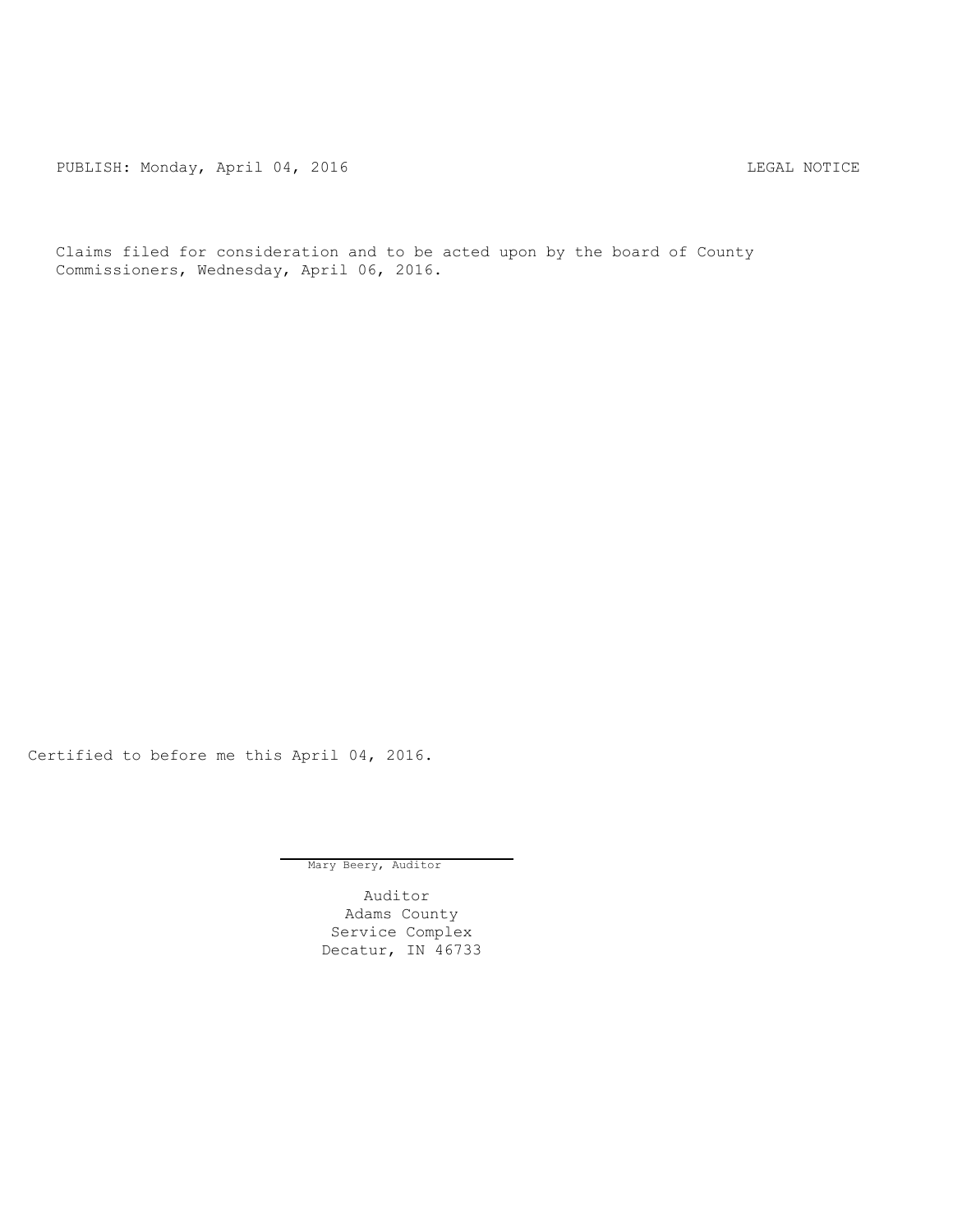

## **Claims Docket for Newspaper Adams County, Indiana**

## For Period: **3/10/2016** to **3/23/2016**

*313 W. Jefferson St. Decatur, IN 46733 (219) 724-2600*

Date Claims to be Paid: **4/6/2016**

| <b>Vendor</b>                        | <u>Amount</u> | <b>Vendor</b>                        | <b>Amount</b> |
|--------------------------------------|---------------|--------------------------------------|---------------|
| Adams County Council On Aging, Inc.  | 2,200.00      | Adams Memorial Hospital              | 33,635.70     |
| <b>AIT Laboratories</b>              | 540.00        | <b>Andrew Guise</b>                  | 40.00         |
| Arnold Lumber Co., Inc.              | 90.40         | Berne Ready Mix                      | 51.50         |
| Suburban Propane LP                  | 55.00         | Butler, Fairman, & Seufert           | 7,005.00      |
| Chet's Pest Control                  | 90.00         | Cintas Location #338                 | 54.35         |
| City Of Decatur                      | 447.33        | Complete Printing Service            | 163.00        |
| Daniel Weber                         | 20.00         | David L. Sommer                      | 50.00         |
| Decatur Daily Democrat               | 88.72         | Douglas L. Bauman                    | 115.50        |
| Gordon Food Service                  | 2,926.16      | Innovative Concepts                  | 433.66        |
| Lehman Feed Mill                     | 906.00        | Mark S. Gresla, MD                   | 420.25        |
| Moser Motor Sales, Inc.              | 115.20        | Griffiths, Nolan                     | 20.00         |
| Rhonda L. McIntosh                   | 34.32         | Selking International                | 127.73        |
| Stone-Street Quarries, Inc.          | 107.04        | Ideal Office Source                  | 251.73        |
| Treasurer of Adams County            | 801,796.72    | West Payment Center                  | 1,002.69      |
| Burry, Herman, Miller & Brown, P.C.  | 127.50        | Schwartz Marathon of Berne Inc.      | 62.24         |
| Imi Irving Material, Inc.            | 796.14        | Adams County Automotive Supply, Inc. | 38.47         |
| Mary Baker                           | 50.00         | Jay County REMC                      | 53.43         |
| Myers Floor Covering & Furniture     | 95.00         | Bluhm & Reber                        | 320.00        |
| B Secure Alarm Systems, Inc.         | 372.00        | Mary Beery                           | 36.52         |
| Universal Metalcraft, Inc            | 375.00        | Don Myers Plumbing                   | 341.87        |
| B & K Hydraulics                     | 80.00         | Youth Opportunity Center, Inc        | 3,360.00      |
| Indiana County Auditors' Association | 600.00        | Berne Chamber Of Commerce            | 15.00         |
| Terry Debolt                         | 20.00         | Bloomington Ford, Inc.               | 29,426.20     |
| Michael M. Mahan                     | 20.00         | <b>Richard Clutter</b>               | 20.00         |
| Chad W. Sprunger                     | 929.69        | Tom Magnan/Special Needs             | 90.25         |
| Kristina Nichols                     | 123.22        | Charles M. Tooley                    | 19.26         |
| Work Wear Express                    | 129.99        | Braun's Garage, Inc.                 | 437.69        |
| Detroit Salt Company LLC             | 6,497.05      | <b>Expert Transmission</b>           | 717.78        |
| Hunt's Appliance Service             | 595.63        | Harvest Land Co-op                   | 277.21        |
| Wal-Mart                             | 275.66        | Adams County Truck Repair, Inc.      | 150.00        |
| Beth A. Webber                       | 1,212.68      | Thomas R Krueckeberg                 | 257.28        |
| Leslie W. Marckel                    | 20.00         | Adams County Sheriff's Department    | 266.00        |
| ERS Wireless Communications          | 1,620.90      | Troyer's Market LLC                  | 2,282.87      |
| Indiana Nena                         | 378.00        | Delbert Scheiman                     | 166.50        |
| <b>Uricks Trucking</b>               | 869.00        | Grainger                             | 226.12        |
| Association of Indiana Clerk's       | 30.00         | Deb Stevens                          | 92.40         |
| Indiana Public Defender Council      | 50.00         | Daniel J. Michaels                   | 20.00         |
| Henry R. Mayer                       | 20.00         | Verizon Wireless                     | 586.47        |
| <b>Stationair's Express</b>          | 418.92        | Oriental Trading Company             | 88.16         |
| Schwartz Steel LLC                   | 31.05         | FlexPAC                              | 1,042.16      |
| League for the Blind & Disabled      | 160.00        | Carrie Freeman                       | 25.08         |
| Russell W Flueckiger                 | 600.00        | Decatur Ace Hardware                 | 176.14        |
| Russell E Cook                       | 20.00         | Panacea Painting & Coating, Inc.     |               |
|                                      |               |                                      | 240.00        |
| Walgreens                            | 65.06         | Allied 100, LLC                      | 1,354.00      |
| Timothy L. Barkey                    | 229.68        | O'Reilly Auto Parts                  | 21.53         |
| Phil Eicher                          | 50.00         | Purdue CES Education Fund            | 21.19         |
| Kevin Nussbaum                       | 20.00         | Carnall, Andrews & Crell, P.C.       | 423.22        |
| Anna Steiner                         | 50.00         | Corrisoft                            | 257.50        |